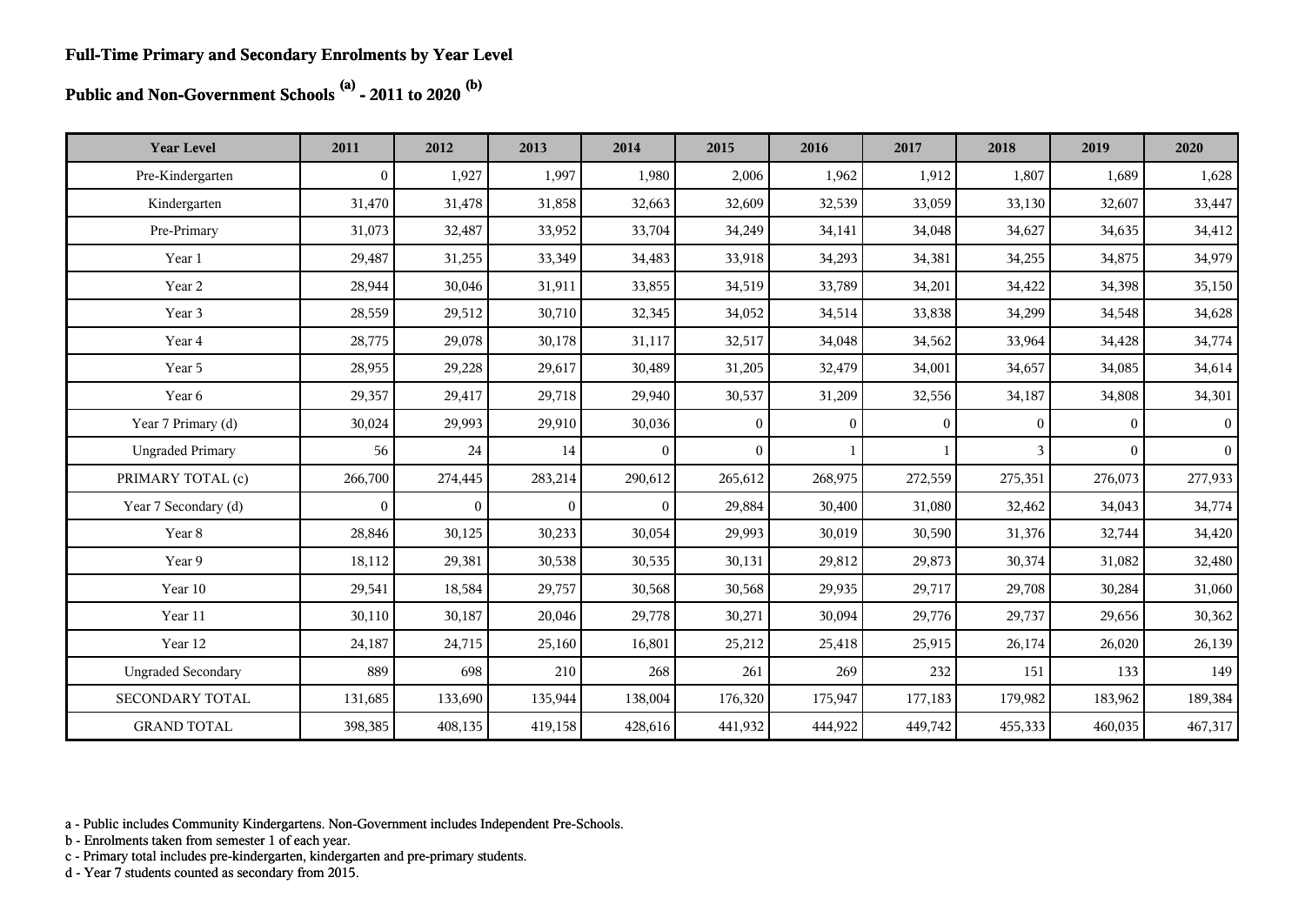## **Public Schools(a) - 2011 to 2020 (b)**

| <b>Year Level</b>         | 2011           | 2012           | 2013           | 2014           | 2015           | 2016           | 2017         | 2018         | 2019     | 2020           |
|---------------------------|----------------|----------------|----------------|----------------|----------------|----------------|--------------|--------------|----------|----------------|
| Pre-Kindergarten          | $\overline{0}$ | $\overline{0}$ | $\overline{0}$ | $\mathbf{0}$   | $\overline{0}$ | $\overline{0}$ | $\mathbf{0}$ | $\mathbf{0}$ | $\Omega$ | $\overline{0}$ |
| Kindergarten              | 22,463         | 23,095         | 23,338         | 23,928         | 23,894         | 23,877         | 24,543       | 24,644       | 24,397   | 25,060         |
| Pre-Primary               | 22,086         | 23,802         | 24,992         | 24,730         | 25,139         | 25,171         | 25,174       | 25,953       | 25,839   | 25,785         |
| Year 1                    | 21,212         | 22,561         | 24,427         | 25,370         | 24,918         | 25,171         | 25,465       | 25,444       | 26,075   | 26,130         |
| Year 2                    | 20,633         | 21,589         | 23,086         | 24,785         | 25,349         | 24,859         | 25,102       | 25,425       | 25,417   | 26,197         |
| Year 3                    | 20,264         | 20,969         | 22,037         | 23,298         | 24,816         | 25,261         | 24,853       | 25,064       | 25,344   | 25,427         |
| Year 4                    | 20,262         | 20,458         | 21,253         | 22,109         | 23,145         | 24,647         | 25,172       | 24,708       | 24,985   | 25,288         |
| Year 5                    | 19,994         | 20,250         | 20,479         | 21,083         | 21,784         | 22,797         | 24,301       | 24,775       | 24,351   | 24,777         |
| Year 6                    | 20,105         | 20,197         | 20,455         | 20,556         | 20,996         | 21,639         | 22,737       | 24,132       | 24,644   | 24,227         |
| Year 7 Primary (d)        | 18,334         | 17,893         | 17,644         | 17,672         | $\Omega$       | $\overline{0}$ | $\theta$     | $\Omega$     | $\Omega$ | $\overline{0}$ |
| <b>Ungraded Primary</b>   |                | $\overline{0}$ | $\overline{0}$ | $\overline{0}$ | $\theta$       | $\overline{0}$ | $\mathbf{0}$ | $\Omega$     | $\theta$ | $\vert$ 0      |
| PRIMARY TOTAL (c)         | 185,354        | 190,814        | 197,711        | 203,531        | 190,041        | 193,422        | 197,347      | 200,145      | 201,052  | 202,891        |
| Year 7 Secondary (d)      | $\overline{0}$ | $\overline{0}$ | $\theta$       | $\theta$       | 17,394         | 17,783         | 18,673       | 19,679       | 20,824   | 21,594         |
| Year 8                    | 16,115         | 17,116         | 17,067         | 16,993         | 17,185         | 17,469         | 17,970       | 18,762       | 19,612   | 20,854         |
| Year 9                    | 9,567          | 16,710         | 17,643         | 17,569         | 17,460         | 17,326         | 17,582       | 18,057       | 18,702   | 19,663         |
| Year 10                   | 17,140         | 10,160         | 17,212         | 17,880         | 17,811         | 17,451         | 17,462       | 17,576       | 17,923   | 18,760         |
| Year 11                   | 18,371         | 18,538         | 11,979         | 18,115         | 18,419         | 18,187         | 18,088       | 17,954       | 17,839   | 18,288         |
| Year 12                   | 13,867         | 14,304         | 14,625         | 9,547          | 14,566         | 14,660         | 15,075       | 15,278       | 15,159   | 15,235         |
| <b>Ungraded Secondary</b> | 599            | 487            | 38             | 104            | 76             | 79             | 74           | 69           | 88       | 83             |
| SECONDARY TOTAL           | 75,659         | 77,315         | 78,564         | 80,208         | 102,911        | 102,955        | 104,924      | 107,375      | 110,147  | 114,477        |
| <b>GRAND TOTAL</b>        | 261,013        | 268,129        | 276,275        | 283,739        | 292,952        | 296,377        | 302,271      | 307,520      | 311,199  | 317,368        |

a - Includes Community Kindergartens.

b - Enrolments taken from semester 1 of each year.

c - Primary total includes kindergarten and pre-primary students.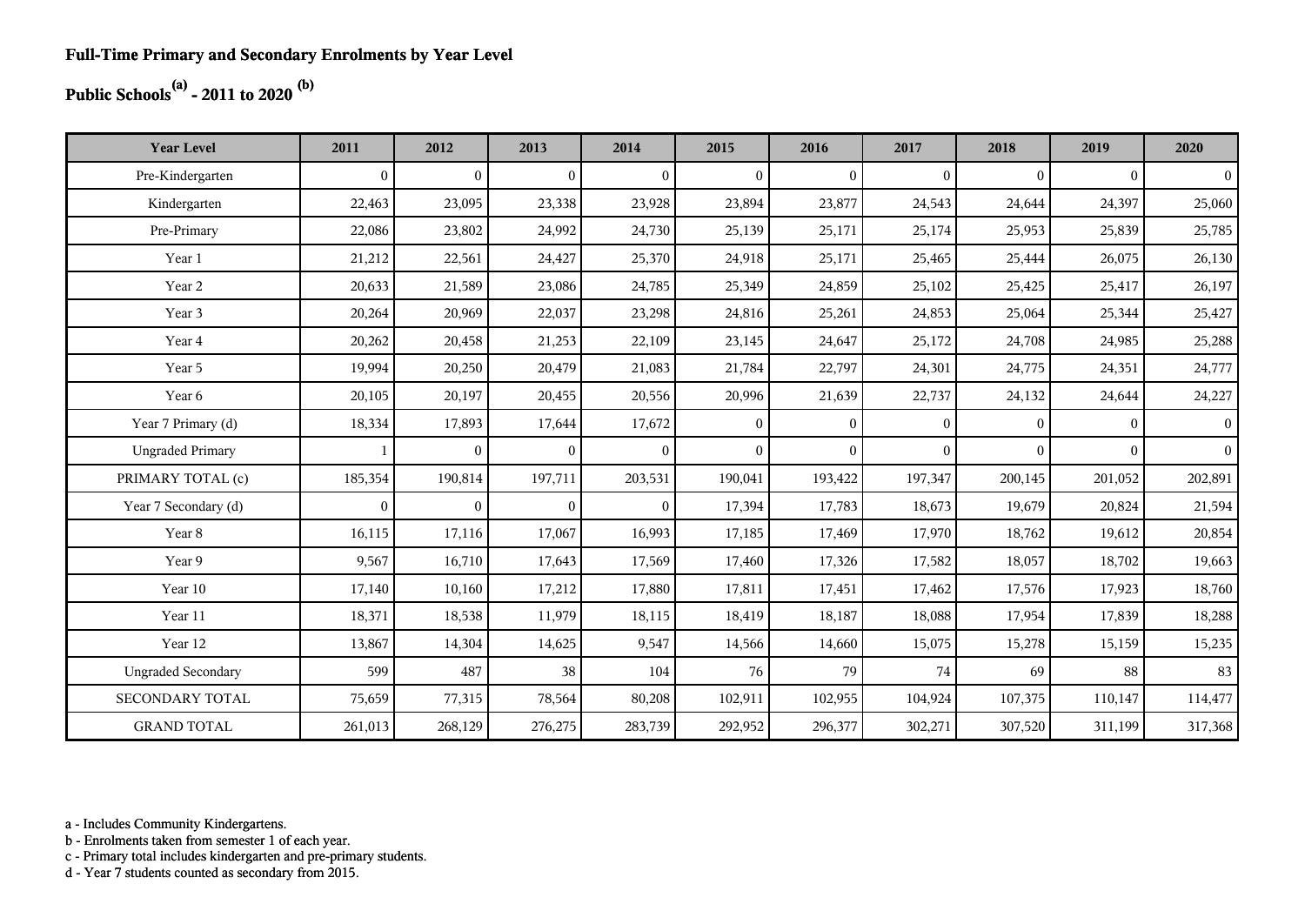#### **Full-Time Primary and Secondary Enrolments by Year Level**

## **Non-Government Schools (a) - 2011 to 2020 (b)**

| <b>Year Level</b>         | 2011             | 2012           | 2013           | 2014           | 2015         | 2016         | 2017         | 2018         | 2019           | 2020           |
|---------------------------|------------------|----------------|----------------|----------------|--------------|--------------|--------------|--------------|----------------|----------------|
| Pre-Kindergarten          | $\boldsymbol{0}$ | 1,927          | 1,997          | 1,980          | 2,006        | 1,962        | 1,912        | 1,807        | 1,689          | 1,628          |
| Kindergarten              | 9,007            | 8,383          | 8,520          | 8,735          | 8,715        | 8,662        | 8,516        | 8,486        | 8,210          | 8,387          |
| Pre-Primary               | 8,987            | 8,685          | 8,960          | 8,974          | 9,110        | 8,970        | 8,874        | 8,674        | 8,796          | 8,627          |
| Year 1                    | 8,275            | 8,694          | 8,922          | 9,113          | 9,000        | 9,122        | 8,916        | 8,811        | 8,800          | 8,849          |
| Year 2                    | 8,311            | 8,457          | 8,825          | 9,070          | 9,170        | 8,930        | 9,099        | 8,997        | 8,981          | 8,953          |
| Year 3                    | 8,295            | 8,543          | 8,673          | 9,047          | 9,236        | 9,253        | 8,985        | 9,235        | 9,204          | 9,201          |
| Year 4                    | 8,513            | 8,620          | 8,925          | 9,008          | 9,372        | 9,401        | 9,390        | 9,256        | 9,443          | 9,486          |
| Year 5                    | 8,961            | 8,978          | 9,138          | 9,406          | 9,421        | 9,682        | 9,700        | 9,882        | 9,734          | 9,837          |
| Year 6                    | 9,252            | 9,220          | 9,263          | 9,384          | 9,541        | 9,570        | 9,819        | 10,055       | 10,164         | 10,074         |
| Year 7 Primary (d)        | 11,690           | 12,100         | 12,266         | 12,364         | $\mathbf{0}$ | $\mathbf{0}$ | $\mathbf{0}$ | $\mathbf{0}$ | $\overline{0}$ | $\overline{0}$ |
| <b>Ungraded Primary</b>   | 55               | 24             | 14             | $\overline{0}$ | $\mathbf{0}$ | $\mathbf{1}$ |              | 3            | $\overline{0}$ | 0 <sup>1</sup> |
| PRIMARY TOTAL (c)         | 81,346           | 83,631         | 85,503         | 87,081         | 75,571       | 75,553       | 75,212       | 75,206       | 75,021         | 75,042         |
| Year 7 Secondary (d)      | $\mathbf{0}$     | $\overline{0}$ | $\overline{0}$ | $\theta$       | 12,490       | 12,617       | 12,407       | 12,783       | 13,219         | 13,180         |
| Year 8                    | 12,731           | 13,009         | 13,166         | 13,061         | 12,808       | 12,550       | 12,620       | 12,614       | 13,132         | 13,566         |
| Year 9                    | 8,545            | 12,671         | 12,895         | 12,966         | 12,671       | 12,486       | 12,291       | 12,317       | 12,380         | 12,817         |
| Year 10                   | 12,401           | 8,424          | 12,545         | 12,688         | 12,757       | 12,484       | 12,255       | 12,132       | 12,361         | 12,300         |
| Year 11                   | 11,739           | 11,649         | 8,067          | 11,663         | 11,852       | 11,907       | 11,688       | 11,783       | 11,817         | 12,074         |
| Year 12                   | 10,320           | 10,411         | 10,535         | 7,254          | 10,646       | 10,758       | 10,840       | 10,896       | 10,861         | 10,904         |
| <b>Ungraded Secondary</b> | 290              | 211            | 172            | 164            | 185          | 190          | 158          | 82           | 45             | 66             |
| <b>SECONDARY TOTAL</b>    | 56,026           | 56,375         | 57,380         | 57,796         | 73,409       | 72,992       | 72,259       | 72,607       | 73,815         | 74,907         |
| <b>GRAND TOTAL</b>        | 137,372          | 140,006        | 142,883        | 144,877        | 148,980      | 148,545      | 147,471      | 147,813      | 148,836        | 149,949        |

a - Includes Independent Pre-Schools.

b - Enrolments taken from semester 1 of each year.

c - Primary total includes pre-kindergarten, kindergarten and pre-primary students.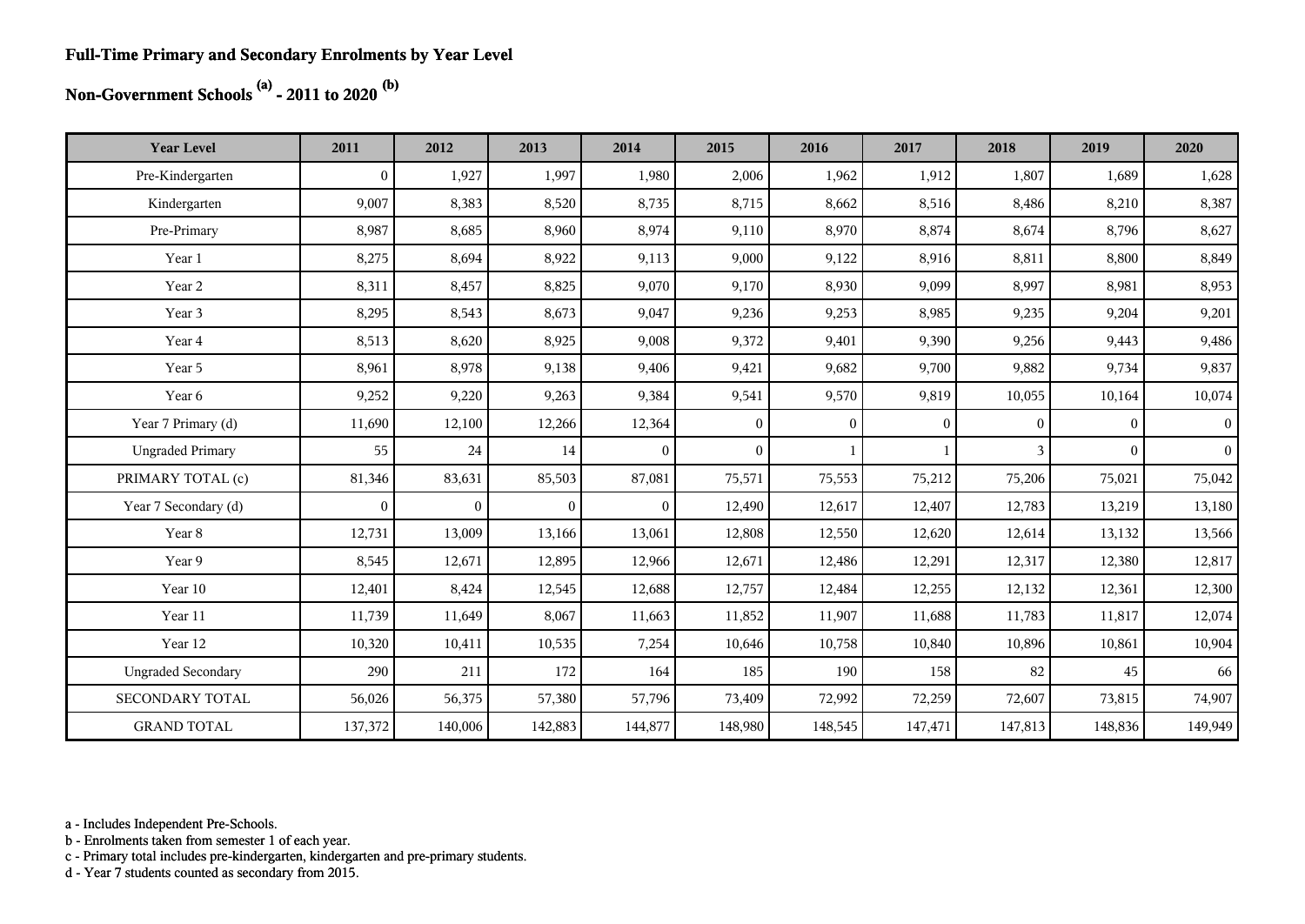**Public and Non-Government Schools (a) - 2011 to 2020 (b)**

| <b>Year Level</b>         | 2011         | 2012           | 2013           | 2014           | 2015           | 2016           | 2017     | 2018     | 2019           | 2020           |
|---------------------------|--------------|----------------|----------------|----------------|----------------|----------------|----------|----------|----------------|----------------|
| Pre-Kindergarten          | $\mathbf{0}$ | 22             | 32             | 38             | 32             | 26             | 22       | 30       | 20             | 25             |
| Kindergarten              | 2,109        | 2,044          | 2,067          | 2,013          | 2,062          | 1,955          | 2,074    | 2,131    | 2,058          | 2,194          |
| Pre-Primary               | 2,230        | 2,292          | 2,269          | 2,252          | 2,276          | 2,315          | 2,290    | 2,388    | 2,465          | 2,447          |
| Year 1                    | 2,183        | 2,241          | 2,312          | 2,361          | 2,354          | 2,296          | 2,387    | 2,388    | 2,481          | 2,543          |
| Year 2                    | 2,002        | 2,163          | 2,237          | 2,352          | 2,333          | 2,345          | 2,350    | 2,444    | 2,434          | 2,536          |
| Year 3                    | 2,073        | 1,972          | 2,147          | 2,264          | 2,402          | 2,355          | 2,400    | 2,371    | 2,478          | 2,472          |
| Year 4                    | 2,110        | 2,059          | 1,968          | 2,168          | 2,282          | 2,367          | 2,383    | 2,434    | 2,430          | 2,517          |
| Year 5                    | 2,043        | 2,108          | 2,061          | 2,001          | 2,205          | 2,279          | 2,386    | 2,434    | 2,452          | 2,443          |
| Year 6                    | 2,021        | 2,000          | 2,100          | 2,060          | 2,011          | 2,167          | 2,318    | 2,436    | 2,454          | 2,509          |
| Year 7 Primary (d)        | 2,066        | 2,020          | 1,971          | 2,120          | $\overline{0}$ | $\overline{0}$ | $\theta$ | $\Omega$ | $\Omega$       | $\vert$ 0      |
| <b>Ungraded Primary</b>   | 24           | $\overline{0}$ | $\overline{0}$ | $\theta$       | $\theta$       |                | $\theta$ | 3        | $\Omega$       | $\vert$ 0      |
| PRIMARY TOTAL (c)         | 18,861       | 18,921         | 19,164         | 19,629         | 17,957         | 18,106         | 18,610   | 19,059   | 19,272         | 19,686         |
| Year 7 Secondary (d)      | $\mathbf{0}$ | $\overline{0}$ | $\overline{0}$ | $\overline{0}$ | 1,969          | 1,894          | 2,095    | 2,276    | 2,392          | 2,452          |
| Year 8                    | 1,769        | 1,954          | 1,917          | 1,923          | 2,012          | 1,995          | 1,969    | 2,171    | 2,360          | 2,461          |
| Year 9                    | 1,106        | 1,780          | 1,959          | 1,907          | 1,929          | 1,923          | 1,947    | 1,907    | 2,094          | 2,254          |
| Year 10                   | 1,742        | 1,053          | 1,692          | 1,845          | 1,902          | 1,782          | 1,870    | 1,872    | 1,833          | 2,010          |
| Year 11                   | 1,608        | 1,651          | 1,111          | 1,569          | 1,693          | 1,662          | 1,653    | 1,712    | 1,781          | 1,714          |
| Year 12                   | 956          | 955            | 1,094          | 714            | 1,082          | 1,037          | 1,140    | 1,224    | 1,271          | 1,295          |
| <b>Ungraded Secondary</b> | 63           | 44             | 33             | 43             | 45             | 58             | 49       | 26       | $\overline{4}$ | 6 <sup>1</sup> |
| SECONDARY TOTAL           | 7,244        | 7,437          | 7,806          | 8,001          | 10,632         | 10,351         | 10,723   | 11,188   | 11,735         | 12,192         |
| <b>GRAND TOTAL</b>        | 26,105       | 26,358         | 26,970         | 27,630         | 28,589         | 28,457         | 29,333   | 30,247   | 31,007         | 31,878         |

a - Public includes Community Kindergartens. Non-Government includes Independent Pre-Schools.

b - Enrolments taken from semester 1 of each year.

c - Primary total includes pre-kindergarten, kindergarten and pre-primary students.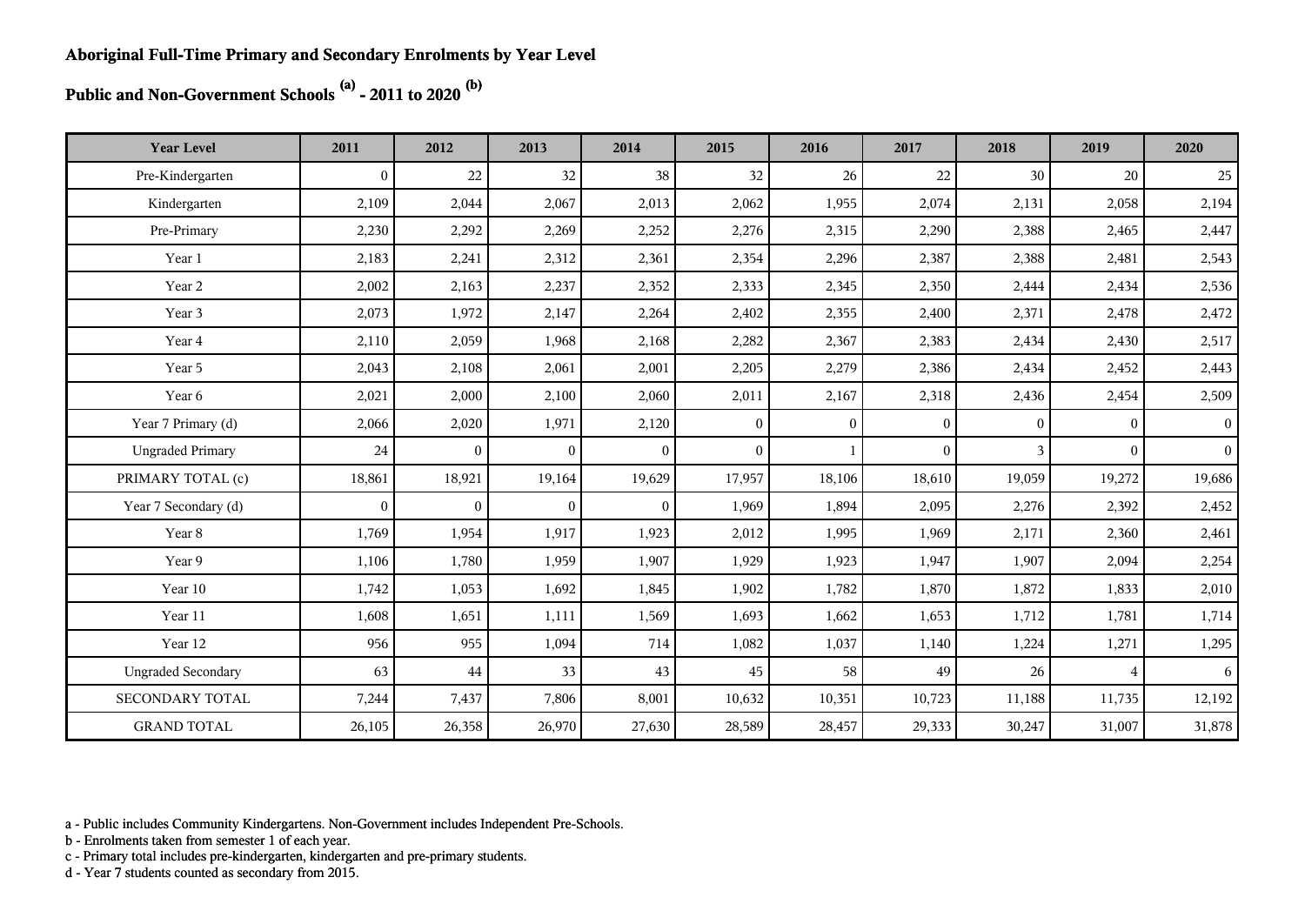## **Public Schools(a) - 2011 to 2020 (b)**

| <b>Year Level</b>         | 2011         | 2012           | 2013           | 2014         | 2015           | 2016           | 2017           | 2018     | 2019     | 2020           |
|---------------------------|--------------|----------------|----------------|--------------|----------------|----------------|----------------|----------|----------|----------------|
| Pre-Kindergarten          | $\theta$     | $\overline{0}$ | $\overline{0}$ | $\Omega$     | $\mathbf{0}$   | $\Omega$       | $\mathbf{0}$   | $\Omega$ | $\theta$ | $\overline{0}$ |
| Kindergarten              | 1,873        | 1,804          | 1,819          | 1,773        | 1,812          | 1,714          | 1,854          | 1,860    | 1,800    | 1,897          |
| Pre-Primary               | 1,935        | 2,032          | 1,982          | 1,992        | 1,997          | 2,027          | 2,020          | 2,115    | 2,137    | 2,151          |
| Year 1                    | 1,900        | 1,973          | 2,055          | 2,071        | 2,085          | 2,025          | 2,123          | 2,108    | 2,181    | 2,234          |
| Year 2                    | 1,757        | 1,885          | 1,983          | 2,083        | 2,060          | 2,076          | 2,073          | 2,160    | 2,139    | 2,240          |
| Year 3                    | 1,776        | 1,707          | 1,857          | 1,978        | 2,120          | 2,065          | 2,134          | 2,074    | 2,192    | 2,173          |
| Year 4                    | 1,815        | 1,781          | 1,709          | 1,882        | 1,999          | 2,089          | 2,095          | 2,141    | 2,125    | 2,218          |
| Year 5                    | 1,749        | 1,817          | 1,781          | 1,728        | 1,912          | 1,989          | 2,129          | 2,128    | 2,169    | 2,129          |
| Year 6                    | 1,765        | 1,696          | 1,800          | 1,782        | 1,754          | 1,872          | 2,032          | 2,156    | 2,144    | 2,208          |
| Year 7 Primary (d)        | 1,785        | 1,723          | 1,640          | 1,767        | $\overline{0}$ | $\overline{0}$ | $\mathbf{0}$   | $\Omega$ | $\Omega$ | 0 <sup>1</sup> |
| <b>Ungraded Primary</b>   |              | $\overline{0}$ | $\overline{0}$ | $\Omega$     | $\overline{0}$ | $\theta$       | $\mathbf{0}$   | $\Omega$ | $\Omega$ | 0 <sup>1</sup> |
| PRIMARY TOTAL (c)         | 16,356       | 16,418         | 16,626         | 17,056       | 15,739         | 15,857         | 16,460         | 16,742   | 16,887   | 17,250         |
| Year 7 Secondary (d)      | $\mathbf{0}$ | $\mathbf{0}$   | $\overline{0}$ | $\mathbf{0}$ | 1,632          | 1,534          | 1,714          | 1,856    | 1,975    | 1,979          |
| Year 8                    | 1,427        | 1,608          | 1,538          | 1,507        | 1,633          | 1,619          | 1,584          | 1,726    | 1,858    | 1,958          |
| Year 9                    | 831          | 1,434          | 1,581          | 1,499        | 1,546          | 1,544          | 1,570          | 1,530    | 1,637    | 1,789          |
| Year 10                   | 1,393        | 773            | 1,333          | 1,466        | 1,474          | 1,375          | 1,457          | 1,464    | 1,390    | 1,549          |
| Year 11                   | 1,274        | 1,317          | 807            | 1,206        | 1,311          | 1,228          | 1,262          | 1,301    | 1,362    | 1,245          |
| Year 12                   | 745          | 707            | 784            | 485          | 783            | 736            | 816            | 852      | 893      | 918            |
| <b>Ungraded Secondary</b> | 10           | $\overline{0}$ | $\overline{0}$ | $\Omega$     | $\mathbf{0}$   | $\theta$       | $\overline{0}$ | $\Omega$ | $\theta$ | 0 <sup>1</sup> |
| <b>SECONDARY TOTAL</b>    | 5,680        | 5,839          | 6,043          | 6,163        | 8,379          | 8,036          | 8,403          | 8,729    | 9,115    | 9,438          |
| <b>GRAND TOTAL</b>        | 22,036       | 22,257         | 22,669         | 23,219       | 24,118         | 23,893         | 24,863         | 25,471   | 26,002   | 26,688         |

a - Includes Community Kindergartens.

b - Enrolments taken from semester 1 of each year.

c - Primary total includes kindergarten and pre-primary students.